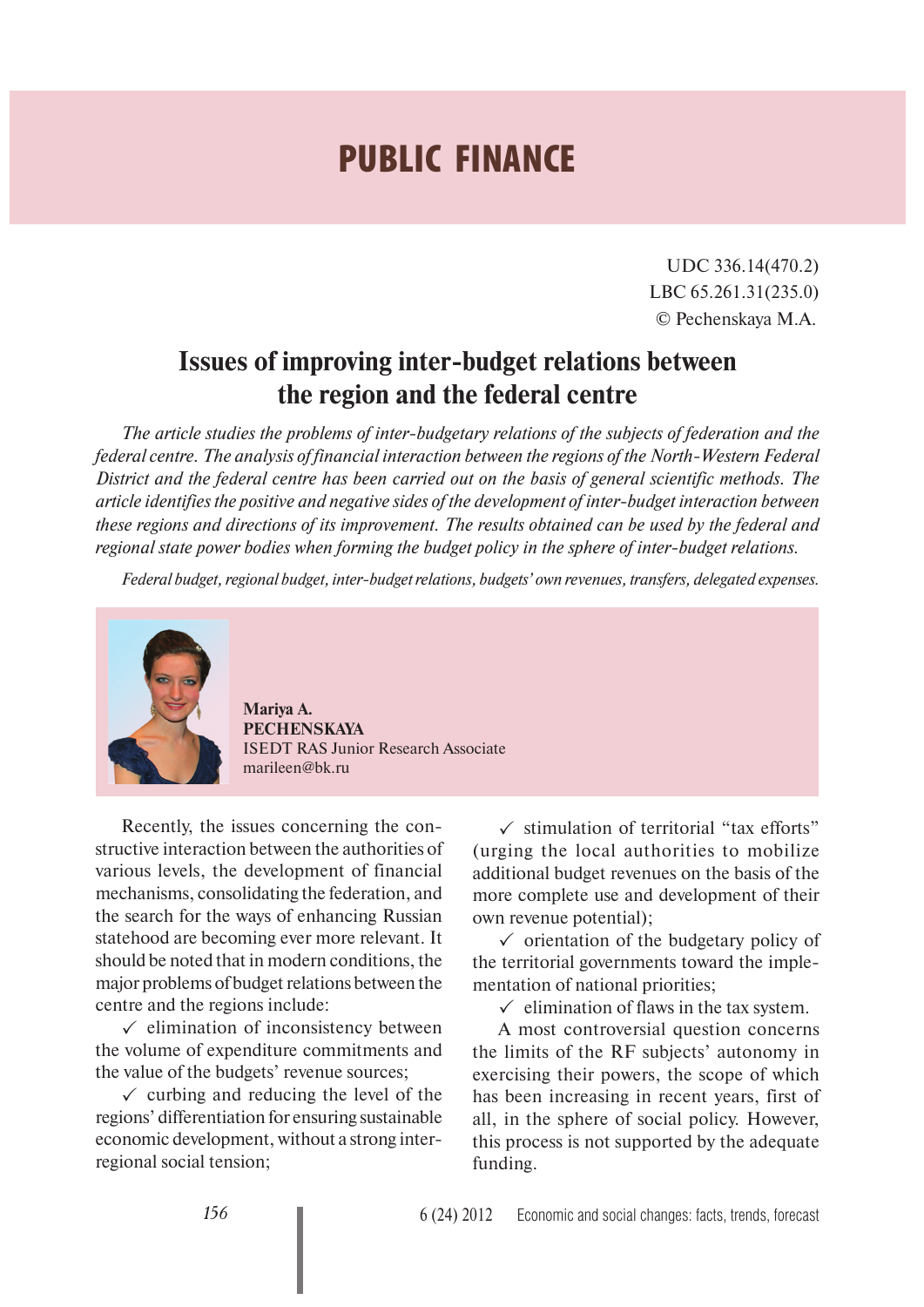Nevertheless, the provision of financial independence to the regions gives an opportunity to choose the most efficient ways of handling the issues of territorial scale, forms the prerequisites for the comprehensive socioeconomic development, creates incentives to increase revenues and optimize budget expenditures.

The most important indicator of the degree of financial self-sufficiency of the RF subject in its relations with the federal centre is the amount of the regional budget's own revenues<sup>1</sup>. The 2006 and 2007 change in this indicator in the North-Western Federal District (NWFD) was characterized by its increase. But it has declined in 2009 already, due to the financial crisis in all the district's regions, except for the Leningrad Oblast. It was the most significant in the Vologda Oblast (almost 40%), the budget of which depends to a considerable degree on the financial condition of the largest budget revenue generating enterprise OAO Severstal2 . The minimum decrease in budgetary indicators was observed in the Novgorod (0.2%) and Pskov (0.9%) oblasts, where foreign economic activity is developed poorly. In general, it should be noted that, tax and non-tax revenues in the observed period form over 77% of the North-Western regions' revenues, which is higher than the national average level *(tab. 1)*.

The change in the volume of own revenues in the budget system of any region is directly proportional to the dynamics of tax revenues. For instance, the own revenues in the NWFD regions are by more than 80% determined by the tax revenues, in particular, profit tax and individual income tax.

This volume excludes regulatory taxes, the collection of which is not influenced by the regional authorities, and fixed taxes<sup>3</sup>, in respect to which the territories independently set the tax and deduction rates. Of course, the increase in the share of fixed taxes in tax payments enhances the regions' autonomy in conducting economic and social policy. In practice, however, the importance of the regional taxes is low. The aggregate share of their revenues in the total volume of tax revenues in the NWFD regions in 2006 – 2011 in general did not exceed 13% *(tab. 2)*.

The given data show that the most part of tax revenues are centralized in the federal budget. The recent years' enhancement of this process is one of the main external threats to the sustainability of the regional budget system and the system of inter-budget relations. So, in the observed period the overwhelming majority of the NWFD regions transferred one-third and more of the tax payments collected on their territories to the federal centre. In 2011, the largest absolute contribution to the formation of the federal budget revenues was made by Saint Petersburg, that transferred to the higher authorities 161 billion rubles of taxes and other obligatory payments collected on its territory. In addition, the top three regions included the Republic of Komi (62 billion rubles) and the Murmansk Oblast (50 billion rubles) *(tab. 3)*.

At the same time, the expenditure powers are delegated from the superior budget to the regional level. For 2006 – 2011, their share in the expenditures of almost all the regional budgets of the district has increased significantly, especially in the Kaliningrad Oblast (8.8-fold) and Saint Petersburg (7.8 fold). On the contrary, there was a two-fold decline of this indicator in the Murmansk Oblast *(tab. 4)*.

<sup>&</sup>lt;sup>1</sup> According to the Budget code of the Russian Federation the budgets' own revenues include tax and non-tax revenues, as well as revenues in the form of uncompensated receipts, except for subventions. We regard the budgets' own revenues as the sum of its tax and non-tax revenues.

<sup>&</sup>lt;sup>2</sup> The share of tax payments of OAO Severstal, that was about 40% of the total tax revenues of the Vologda Oblast's consolidated budget up to 2009, decreased to 24% in 2010 – 2011.

<sup>&</sup>lt;sup>3</sup> The taxes fixed at the regional level include corporate property tax, transport tax and gambling tax.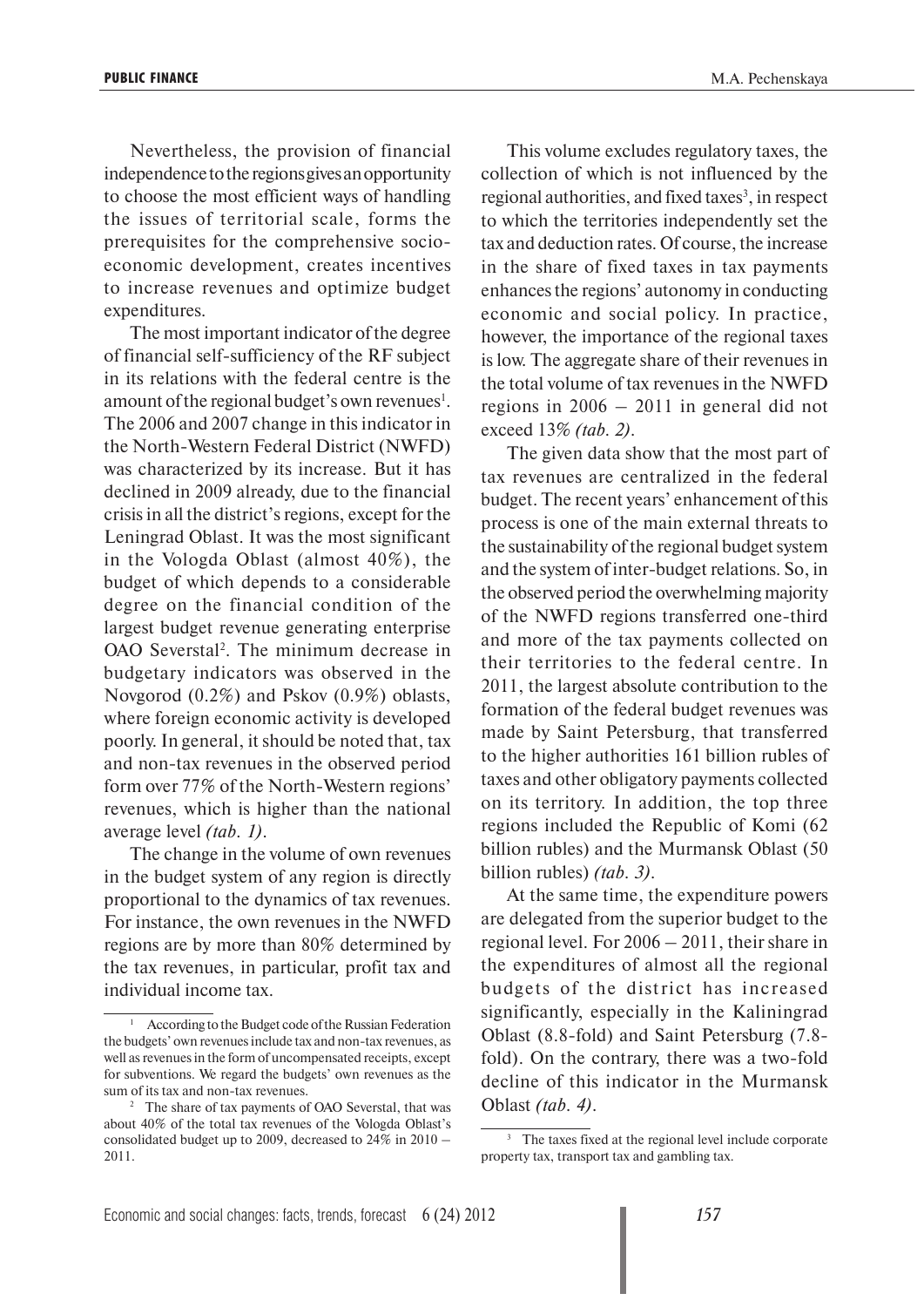|                                                                                                                                    | 2006               |              | 2007               |              |                    | 2008         |                    | 2009         |                 | 2010         | 2011            |              |
|------------------------------------------------------------------------------------------------------------------------------------|--------------------|--------------|--------------------|--------------|--------------------|--------------|--------------------|--------------|-----------------|--------------|-----------------|--------------|
| <b>NWFD Subject</b>                                                                                                                | <b>Billion</b> rub | వ్<br>Share, | <b>Billion</b> rub | వ్<br>Share, | <b>Billion</b> rub | వ్<br>Share, | <b>Billion</b> rub | వ్<br>Share, | tub.<br>Billion | వ్<br>Share, | rub.<br>Billion | వ్<br>Share, |
| Leningrad Oblast                                                                                                                   | 31,2               | 87.2         | 38,9               | 83.4         | 51,6               | 84.7         | 52,4               | 89.2         | 61,5            | 91.2         | 69,7            | 89.5         |
| Republic of Komi                                                                                                                   | 28,4               | 97.1         | 30,3               | 94.7         | 38,4               | 90.6         | 35,2               | 82.2         | 41,3            | 87.9         | 48,3            | 87.2         |
| Vologda Oblast                                                                                                                     | 27,7               | 86.8         | 35,9               | 87.9         | 45,8               | 93.2         | 27,9               | 77.2         | 35,9            | 87.9         | 40,2            | 86.9         |
| Murmansk Oblast                                                                                                                    | 22,8               | 88.6         | 31,2               | 92.7         | 33,7               | 73.6         | 33,2               | 74.4         | 41,5            | 82.8         | 45,9            | 83.8         |
| Saint Petersburg                                                                                                                   | 186,0              | 87.4         | 242,4              | 88.3         | 290,6              | 87.6         | 248,8              | 83.2         | 285,4           | 84.6         | 327,6           | 83.2         |
| Novgorod Oblast                                                                                                                    | 9,4                | 82.1         | 11,1               | 80.3         | 16,14              | 77.9         | 16,10              | 73.0         | 17,4            | 84.9         | 20,6            | 80.7         |
| Republic of Karelia                                                                                                                | 11,6               | 79.5         | 13,8               | 76.9         | 17,8               | 69.6         | 16,9               | 72.2         | 22,0            | 77.9         | 26,1            | 79.3         |
| Arkhangelsk Oblast                                                                                                                 | 20,0               | 76.5         | 28,5               | 81.7         | 35,8               | 72.4         | 29,6               | 64.3         | 39,1            | 71.2         | 41,5            | 71.5         |
| Kaliningrad Oblast                                                                                                                 | 15,7               | 77.1         | 20,1               | 76.0         | 24,3               | 67.0         | 21,9               | 54.7         | 26,5            | 73.0         | 29,6            | 65.5         |
| Pskov Oblast                                                                                                                       | 7,5                | 70.2         | 9,6                | 71.0         | 11,5               | 66.7         | 11,4               | 62.2         | 13,5            | 67.8         | 15,5            | 62.7         |
| <b>NWFD</b>                                                                                                                        | 367,7              | 86.4         | 471.4              | 86.6         | 571,6              | 83.1         | 499.5              | 78.1         | 592.9           | 83.1         | 676,2           | 77.6         |
| RF                                                                                                                                 | 3115,1             | 81.9         | 4084,7             | 84.3         | 4912,4             | 79.3         | 4243,3             | 71.6         | 4979,9          | 76.2         | 5827,3          | 76.2         |
| * Calculated on the basis of the accounting report on the execution of budgets of the RF subiects and local budgets. Available at: |                    |              |                    |              |                    |              |                    |              |                 |              |                 |              |

Table 1. Tax and non-tax revenues of consolidated budgets in the regions of the North-Western Federal District\*

\* Calculated on the basis of the accounting report on the execution of budgets of the RF subjects and local budgets. Available at: http://www.roskazna.ru/reports/mb.html

|                                                                                                                                    |              | 2006         |              | 2007         |              | 2008         |              | 2009         |              | 2010         | 2011         |                |
|------------------------------------------------------------------------------------------------------------------------------------|--------------|--------------|--------------|--------------|--------------|--------------|--------------|--------------|--------------|--------------|--------------|----------------|
| <b>NWFD Subject</b>                                                                                                                | Billion rub. | ಸಿ<br>Share, | Billion rub. | వ్<br>Share, | Billion rub. | ಸಿ<br>Share, | Billion rub. | ಸಿ<br>Share, | Billion rub. | వ్<br>Share, | Billion rub. | $\%$<br>Share, |
| Leningrad Oblast                                                                                                                   | 3.6          | 12.6         | 4.3          | 12.3         | 5.2          | 11.7         | 6.3          | 14.4         | 7.1          | 13.5         | 8.2          | 13.5           |
| Kaliningrad Oblast                                                                                                                 | 2.0          | 14.2         | 2.4          | 13.8         | 2.8          | 13.2         | 3.3          | 16.9         | 3.5          | 14.4         | 3.7          | 13.3           |
| Vologda Oblast                                                                                                                     | 2.0          | 7.8          | 2.7          | 8.1          | 2.9          | 6.8          | 3.5          | 13.8         | 3.7          | 11.0         | 4.1          | 10.51          |
| Republic of Komi                                                                                                                   | 2.8          | 11.0         | 3.5          | 12.4         | 4.1          | 11.3         | 4.7          | 14.3         | 4.8          | 12.8         | 4.8          | 10.50          |
| Novgorod Oblast                                                                                                                    | 0.8          | 9.1          | 1.0          | 10.5         | 1.4          | 9.6          | 1.6          | 11.2         | 1.8          | 11.8         | 2.0          | 10.2           |
| Saint Petersburg                                                                                                                   | 13.0         | 8.6          | 19.0         | 9.6          | 23.1         | 9.3          | 25.1         | 11.6         | 25.3         | 10.2         | 27.6         | 9.2            |
| Republic of Karelia                                                                                                                | 1.2          | 12.0         | 1.4          | 11.8         | 1.7          | 11.0         | 1.8          | 14.2         | 1.8          | 10.7         | 1.8          | 8.4            |
| Pskov Oblast                                                                                                                       | 0.6          | 9.2          | 0.6          | 8.3          | 0.8          | 8.7          | 1.0          | 9.7          | 1.0          | 9.0          | 1.1          | 8.1            |
| Arkhangelsk Oblast                                                                                                                 | 1.6          | 9.2          | 2.0          | 8.4          | 2.0          | 6.2          | 2.4          | 8.9          | 2.6          | 7.3          | 2.9          | 7.4            |
| Murmansk Oblast                                                                                                                    | 2.2          | 10.3         | 2.5          | 8.5          | 2.9          | 9.4          | 3.0          | 9.6          | 2.9          | 7.3          | 2.9          | 6.5            |
| <b>NWFD</b>                                                                                                                        | 30.8         | 9.8          | 40.9         | 10.3         | 49.2         | 9.9          | 57.2         | 13.0         | 59.5         | 11.4         | 64.0         | 10.3           |
| * Calculated on the basis of the accounting report on the execution of budgets of the RF subjects and local budgets. Available at: |              |              |              |              |              |              |              |              |              |              |              |                |

Table 2. Regional taxes in tax revenues of the consolidated budgets of the NWFD regions\*

\* Calculated on the basis of the accounting report on the execution of budgets of the RF subjects and local budgets. Available at: http://www.roskazna.ru/reports/mb.html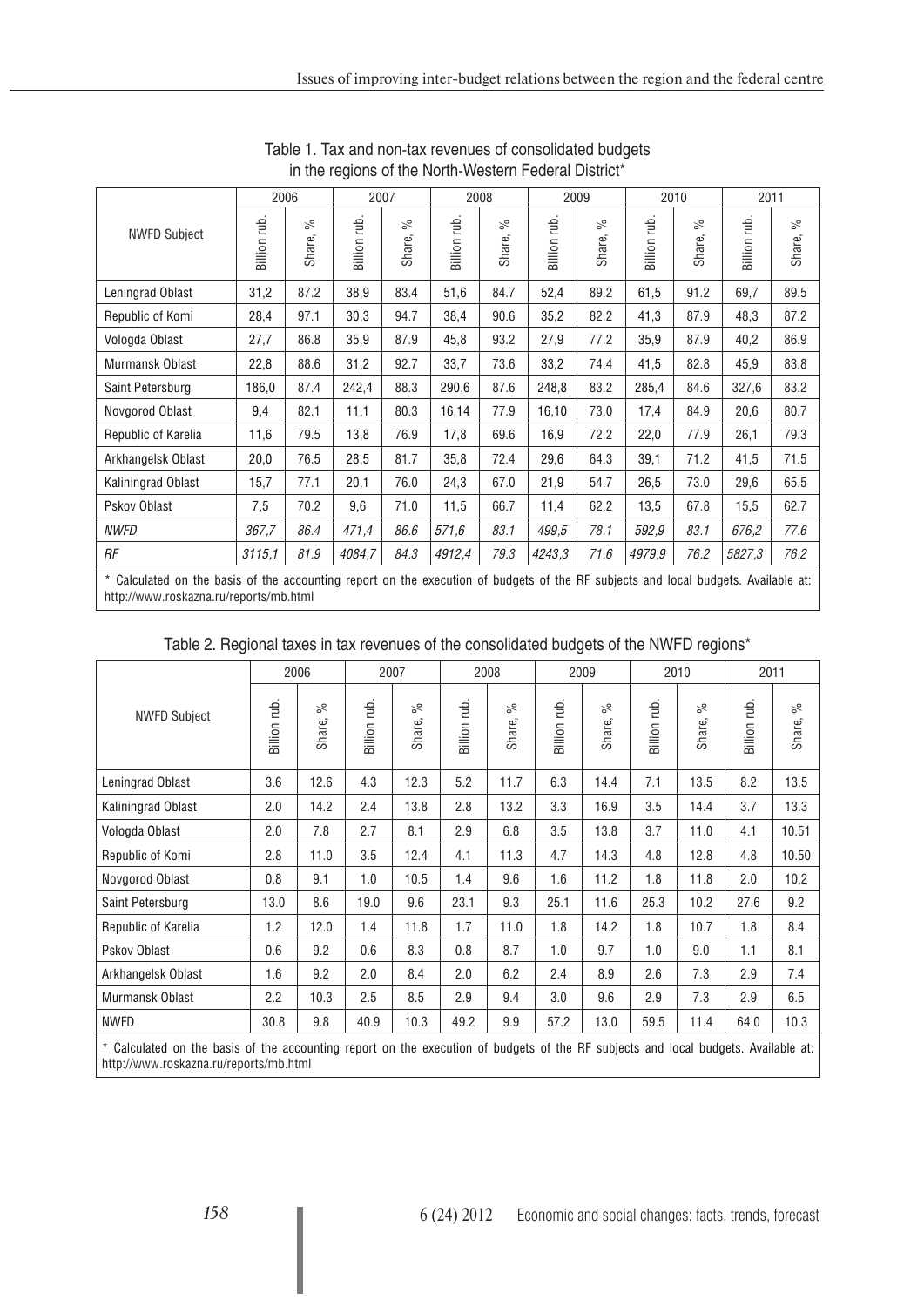|                     |              | 2006                       |              | 2007         |               | 2008         |              | 2009         |              | 2010         | 2011         |              |
|---------------------|--------------|----------------------------|--------------|--------------|---------------|--------------|--------------|--------------|--------------|--------------|--------------|--------------|
| <b>NWFD Subject</b> | Billion rub. | వ్<br>$\star$<br>Share $*$ | Billion rub. | వ్<br>Share, | Billion rub.  | వ్<br>Share, | Billion rub. | వ్<br>Share, | Billion rub. | న్<br>Share, | Billion rub. | వ్<br>Share, |
| Saint Petersburg    | 83.5         | 35.7                       | 99.2         | 34.2         | 98.2          | 28.7         | 98.2         | 31.9         | 100.0        | 29.1         | 161.2        | 36.4         |
| Republic of Komi    | 51.1         | 67.0                       | 49.7         | 64.0         | 67.4          | 65.1         | 35.6         | 51.0         | 42.3         | 52.5         | 62.0         | 57.8         |
| Murmansk Oblast     | 7.8          | 27.5                       | 8.7          | 23.2         | 9.2           | 23.2         | 3.9          | 11.4         | 40.8         | 41.7         | 50.0         | 43.9         |
| Kaliningrad Oblast  | 10.9         | 44.0                       | 16.4         | 49.3         | 20.0          | 48.7         | 18.4         | 49.5         | 25.8         | 52.7         | 40.3         | 61.5         |
| Leningrad Oblast    | 23.2         | 43.7                       | 24.8         | 39.8         | 31.8          | 40.6         | 36.2         | 43.5         | 5.6          | 12.8         | 8.0          | 16.1         |
| Arkhangelsk Oblast  | 3.4          | 17.9                       | 4.8          | 20.0         | 2.2           | 9.0          | 4.0          | 15.8         | 5.2          | 16.7         | 7.4          | 20.3         |
| Vologda Oblast      | 9.2          | 26.5                       | 15.5         | 32.4         | 21.7          | 34.2         | 4.2          | 15.0         | 4.9          | 13.6         | 5.4          | 13.5         |
| Novgorod Oblast     | 1.9          | 19.0                       | 1.5          | 13.4         | 4.2           | 23.1         | 3.2          | 19.1         | 3.2          | 18.9         | 3.9          | 19.2         |
| Pskov Oblast        | 1.4          | 19.0                       | 1.8          | 20.0         | 1.1           | 11.2         | 1.2          | 11.4         | 2.2          | 18.1         | 2.6          | 19.0         |
| Republic of Karelia | 1.8          | 15.2                       | 1.5          | 11.6         | 2.5           | 14.3         | 0.5          | 4.2          | 1.5          | 8.8          | 2.3          | 11.1         |
| <b>NWFD</b>         | 194.2        | 31.6                       | 223.9        | 30.8         | 258.3         | 29.8         | 217.8        | 33.7         | 255.8        | 33.4         | 380.7        | 39.6         |
| .                   | .            |                            |              | $\cdots$     | $\sim$ $\sim$ |              | $\cdots$     |              |              |              |              |              |

Table 3. Taxes and other obligatory payments, received by the federal budget out of the volume of those collected on the territory of the NWFD regions\*

Calculated on the basis of the report on the charge and inflow of taxes. levies and other compulsory payments into the budget system of the Russian federation No. 1-NM of the Federal Tax Service of Russia.

\*\* The share of revenues transferred to the federal budget in the form of taxes. levies and other compulsory payments. collected on the territory of the region.

| Table 4. The share of delegated expenditures in the structure of expenditures |
|-------------------------------------------------------------------------------|
| of the consolidated budgets of the NWFD regions*                              |

|                     |                                                                                                                                                                              | 2006 |             | 2007 |              | 2008      | 2009        |           |             | 2010      |              | 2011      |                    |
|---------------------|------------------------------------------------------------------------------------------------------------------------------------------------------------------------------|------|-------------|------|--------------|-----------|-------------|-----------|-------------|-----------|--------------|-----------|--------------------|
| <b>NWFD Subject</b> | Billion rub                                                                                                                                                                  | న్   | Billion rub | వ్   | Billion rub. | $\approx$ | Billion rub | $\approx$ | Billion rub | $\approx$ | Billion rub. | $\approx$ | 2011 to 2006, fold |
| Kaliningrad Oblast  | 0.4                                                                                                                                                                          | 13.1 | 1.1         | 4.2  | 0.9          | 3.0       | 2.1         | 5.3       | 2.3         | 5.5       | 3.5          | 7.2       | $\uparrow$ 8.8     |
| Saint Petersburg    | 0.4                                                                                                                                                                          | 6.4  | 0.9         | 2.6  | 0.9          | 3.5       | 1.5         | 6.4       | 2.6         | 3.8       | 3.1          | 2.9       | $\uparrow$ 7.8     |
| Vologda Oblast      | 0.8                                                                                                                                                                          | 2.5  | 1.8         | 4.2  | 1.6          | 3.8       | 4.0         | 8.5       | 5.3         | 10.1      | 4.5          | 7.7       | $\uparrow$ 5.6     |
| Republic of Karelia | 0.6                                                                                                                                                                          | 3.7  | 2.2         | 10.2 | 1.4          | 5.8       | 2.4         | 8.3       | 3.5         | 11.0      | 3.0          | 8.4       | $\uparrow$ 5.0     |
| Novgorod Oblast     | 0.6                                                                                                                                                                          | 6.6  | 1.0         | 6.7  | 1.0          | 5.1       | 1.7         | 6.5       | 2.6         | 9.7       | 2.6          | 9.3       | $\uparrow$ 4.3     |
| Arkhangelsk Oblast  | 1.4                                                                                                                                                                          | 7.5  | 4.3         | 11.7 | 2.1          | 7.2       | 3.3         | 9.5       | 6.1         | 9.9       | 4.7          | 6.9       | $\uparrow$ 3.4     |
| Leningrad Oblast    | 1.3                                                                                                                                                                          | 6.1  | 2.0         | 4.4  | 2.5          | 4.0       | 3.6         | 5.4       | 3.8         | 5.6       | 4.4          | 5.5       | $\uparrow$ 3.4     |
| Republic of Komi    | 0.9                                                                                                                                                                          | 3.7  | 2.2         | 6.5  | 1.5          | 4.0       | 2.6         | 5.5       | 2.6         | 5.3       | 2.8          | 4.7       | $\uparrow$ 3.1     |
| Pskov Oblast        | 5.8                                                                                                                                                                          | 6.9  | 6.8         | 6.5  | 11.2         | 5.6       | 20.8        | 7.1       | 13.7        | 11.1      | 11.7         | 11.0      | $\uparrow$ 2.0     |
| Murmansk Oblast     | 3.4                                                                                                                                                                          | 11.9 | 6.9         | 18.0 | 1.3          | 3.0       | 1.7         | 3.4       | 1.9         | 2.4       | 1.8          | 3.2       | $\downarrow$ 0.5   |
|                     | * Calculated on the basis of the accounting report on the execution of budgets of the RF subjects and local budgets. Available at:<br>http://www.roskazna.ru/reports/mb.html |      |             |      |              |           |             |           |             |           |              |           |                    |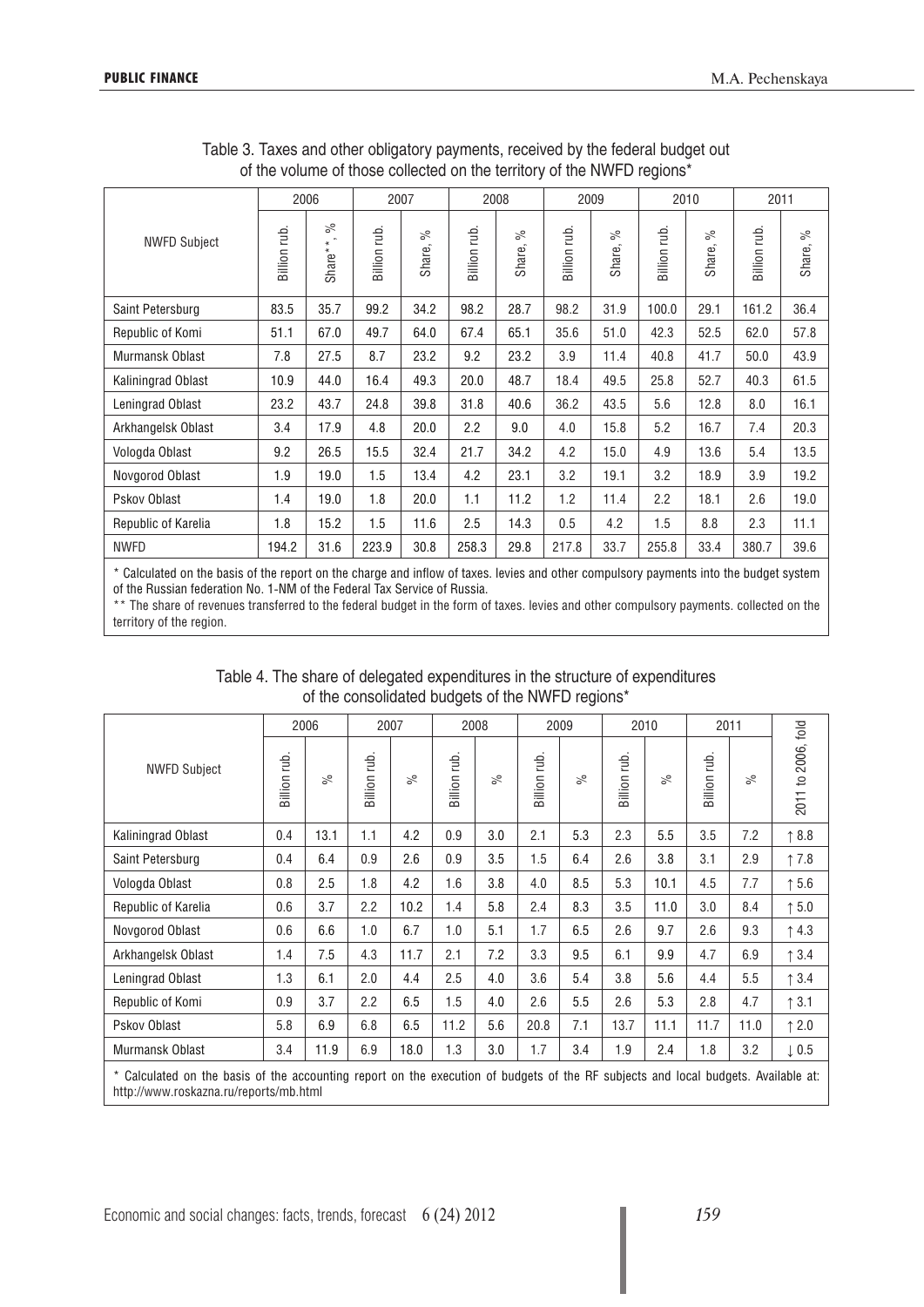| Table 5. The ratio of revenues transferred to the federal budget by the NWFD regions to the volume      |  |
|---------------------------------------------------------------------------------------------------------|--|
| of inter-budget transfers and loans received by them from the federal budget (2006 – 2011) <sup>*</sup> |  |

| <b>NWFD Subject</b> | Transferred to the federal<br>budget, billion rub. | Received from the federal<br>budget, billion rub. | Ratio of the finances allocated<br>to the finances received, fold                                                                         |
|---------------------|----------------------------------------------------|---------------------------------------------------|-------------------------------------------------------------------------------------------------------------------------------------------|
| Republic of Karelia | 7.8                                                | 42.5                                              | 0.18                                                                                                                                      |
| Republic of Komi    | 244.7                                              | 36.5                                              | 6.70                                                                                                                                      |
| Arkhangelsk Oblast  | 25.4                                               | 100.9                                             | 0.25                                                                                                                                      |
| Vologda Oblast      | 47.5                                               | 46.8                                              | 1.01                                                                                                                                      |
| Kaliningrad Oblast  | 113                                                | 77.5                                              | 1.46                                                                                                                                      |
| Leningrad Oblast    | 180.9                                              | 45                                                | 4.02                                                                                                                                      |
| Murmansk Oblast     | 36.8                                               | 64.9                                              | 0.57                                                                                                                                      |
| Novgorod Oblast     | 15.3                                               | 32.2                                              | 0.48                                                                                                                                      |
| Pskov Oblast        | 9.5                                                | 44.2                                              | 0.21                                                                                                                                      |
| Saint Petersburg    | 586.5                                              | 161.1                                             | 3.64                                                                                                                                      |
|                     |                                                    |                                                   | * Calculated on the basis of the RF Treasury accounting report on the execution of budgets of the RF subjects and local budgets, and also |

on the basis of the Rosstat data.

Currently, the RF subjects have transferred 4659 federal powers<sup>4</sup>, including branch-wise powers. Organizing the efficient implementation of such a volume of powers appears to be quite a challenge.

Moreover, according to the Treasury of the Russian Federation, up to 2.7% of the expenditures transferred to the regional level were not financed in  $2006 - 2011$ . Therefore, the regional budgets are to find their own means to cover the remaining costs (about 30 million rubles).

In order to show the imbalances of the financial flows between the federal budget and the budgets of the NWFD regions more clearly, we shall demonstrate the ratio of the amount of financial transfers to the regions to the amount of financing withdrawn from the regions. During the period under review, more revenues were flown into the federal budget from such regions as the Republic of Komi, the Vologda, Kaliningrad, Leningrad, Murmansk oblasts and Saint Petersburg, than was returned in the form of financial assistance and budget loans *(tab. 5)*.

It is necessary to note that some of the regions in the district did not receive financial aid from the federal budget in the form of subsidies. Donor regions in 2006 and 2007 included St. Petersburg, the Leningrad and Vologda Oblasts, the Republic of Komi. The latter lost the status of an unsubsidized region in  $2008 - 2010$ , and the Vologda Oblast – in 2011. The Pskov Oblast headed the list of subsidized regions in the North-West during the whole analyzed period: transfers aimed at the alignment of its fiscal capacity amounted up to one third of the consolidated budget's own revenues. Besides the Pskov Oblast, the top three of the NWFD subjects that mostly depend on the named type of financial support by the end of 2011 included the Arkhangelsk Oblast (12.5%) and the Republic of Karelia (10.2%). The level of subsidies for the North-Western regions amounted to an average of 2.8%, while for the country in general – 6.8% *(tab. 6)*.

The lowest share of federal financial support is registered in Saint Petersburg and the Leningrad Oblast – less than 10% of the total volume of revenues. Meanwhile, the interbudget transfers in the Arkhangelsk, Kaliningrad and Pskov Oblasts formed up to 40% of the consolidated budgets' revenues.

<sup>4</sup> From the speech of R. Panov, the Deputy Minister of the regional development of the Russian Federation at the all-Russian conference "Regional Russia: efficient redistribution of powers between different levels of state authority" (25 November 2011, Moscow). Available at: http://www. upcoo.ru/175/627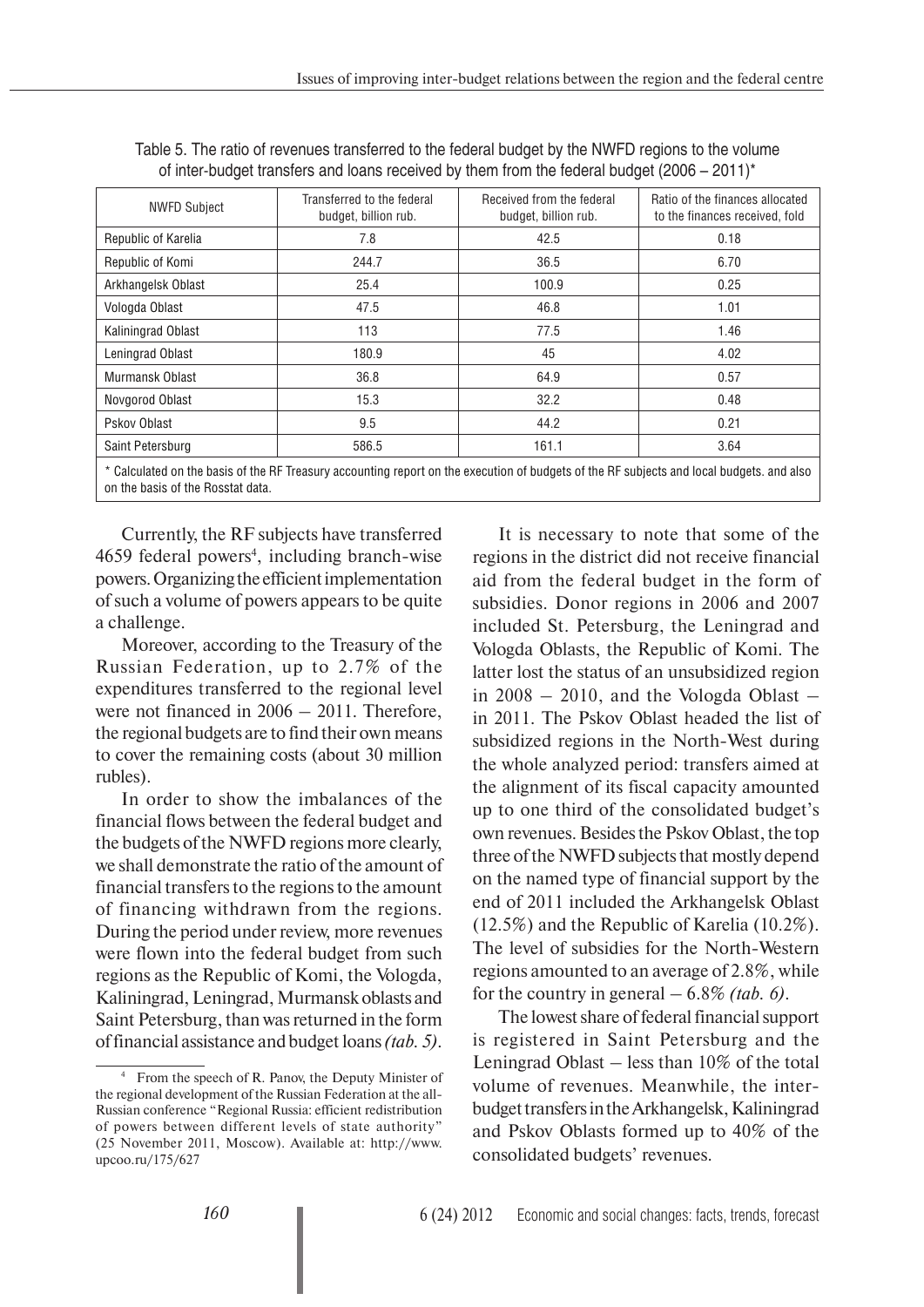|                                                                                                                                    |                 | 2006                          |                        | 2008                          | 2011            |                               |  |
|------------------------------------------------------------------------------------------------------------------------------------|-----------------|-------------------------------|------------------------|-------------------------------|-----------------|-------------------------------|--|
| <b>NWFD Subject</b>                                                                                                                | Million<br>rub. | In $%$ to the own<br>revenues | <b>Million</b><br>rub. | In $%$ to the own<br>revenues | Million<br>rub. | In $%$ to the own<br>revenues |  |
| Pskov Oblast                                                                                                                       | 2435.9          | 32.5                          | 3540.5                 | 30.8                          | 4139.3          | 25.4                          |  |
| Arkhangelsk Oblast                                                                                                                 | 2591.7          | 13.0                          | 4705.7                 | 13.1                          | 5466.5          | 12.5                          |  |
| Republic of Karelia                                                                                                                | 1116.1          | 9.6                           | 1533.7                 | 8.6                           | 2765.2          | 10.2                          |  |
| Novgorod Oblast                                                                                                                    | 847.2           | 9.0                           | 847.2                  | 5.2                           | 768.0           | 3.6                           |  |
| Murmansk Oblast                                                                                                                    | 1045.9          | 4.6                           | 1229.9                 | 3.6                           | 1599.4          | 3.3                           |  |
| Republic of Komi                                                                                                                   | 0               | 0.0                           | 314.6                  | 0.8                           | 1473.7          | 2.9                           |  |
| Vologda Oblast                                                                                                                     | 0               | 0.0                           | 0                      | 0.0                           | 737.9           | 1.7                           |  |
| Kaliningrad Oblast                                                                                                                 | 783.3           | 5.0                           | 1075.0                 | 4.4                           | 498.0           | 1.6                           |  |
| Leningrad Oblast                                                                                                                   | 0               | 0.0                           | 0                      | 0.0                           | 0               | 0.0                           |  |
| Saint Petersburg                                                                                                                   | 0               | 0.0                           | 0                      | 0.0                           | $\mathbf{0}$    | 0.0                           |  |
| <b>NWFD</b>                                                                                                                        | 8820.1          | 2.4                           | 14620.5                | 2.6                           | 18805.6         | 2.8                           |  |
| RF. billion rub.                                                                                                                   | 228.9           | 7.3                           | 330.0                  | 6.7                           | 398.4           | 6.8                           |  |
| * Calculated on the basis of the accounting report on the execution of budgets of the RF subjects and local budgets. Available at: |                 |                               |                        |                               |                 |                               |  |

Table 6. The volume of subsidies on the equalization of the fiscal capacity of the NWFD regions\*

http://www.roskazna.ru/reports/mb.html

In this connection, the solvency of the regions is to a certain extent conditioned by the transfers, as the sources of the regional budgets' revenues. Therefore, the issue of the timeliness of their transfer is particularly important. Intergovernmental transfers are provided to the regional budgets unevenly, which, taking into account the price factor, creates the risks of inefficient use of the budget funds. The main reasons for such a situation include organizational flaws, caused first of all by the fact that the competitive procedures for the allocation of transfers are carried out in the second half of the year, besides, the circulation of documents is long, the contracts on the performance of works (rendering of services) are not concluded on time, the suppliers don't comply with the terms of delivery of equipment and materials. All this leads to the fact that a significant share of the annual federal transfers is allocated to the regions in the 4th quarter of the year *(tab.7)*.

The system of inter-budget relations should be aimed chiefly on the increase in the supply of public goods at the sub-national level. Therefore, it is important to determine the

dynamics of budgetary sufficiency with per capita incomes. In 2006, the NWFD top five regions by the absolute value of the average per capita income included Saint Petersburg, the Republic of Komi, the Murmansk, Vologda and Leningrad oblasts. In 2009, the Vologda Oblast was only the last but one in this rating. By the end of 2011, the highest growth rates were registered in the Kaliningrad, Pskov and Novgorod oblasts *(tab. 8)*.

It is impossible to satisfy the population's demand for budget services to the fullest without the transfer to the territorial level of the resources, sufficient for the realization of spending powers. In this context, the indicator of the coverage of expenditures with own revenues that allows evaluating the budget's ability to realize the spending powers at the expense of its own tax and non-tax revenues becomes very important. Judging by the end of 2011, the Leningrad and Murmansk Oblasts, Saint Petersburg and the Republic of Komi possess the highest indicators in the NWFD, the Arkhangelsk, Kaliningrad and Pskov Oblasts have the lowest ones *(figure)*.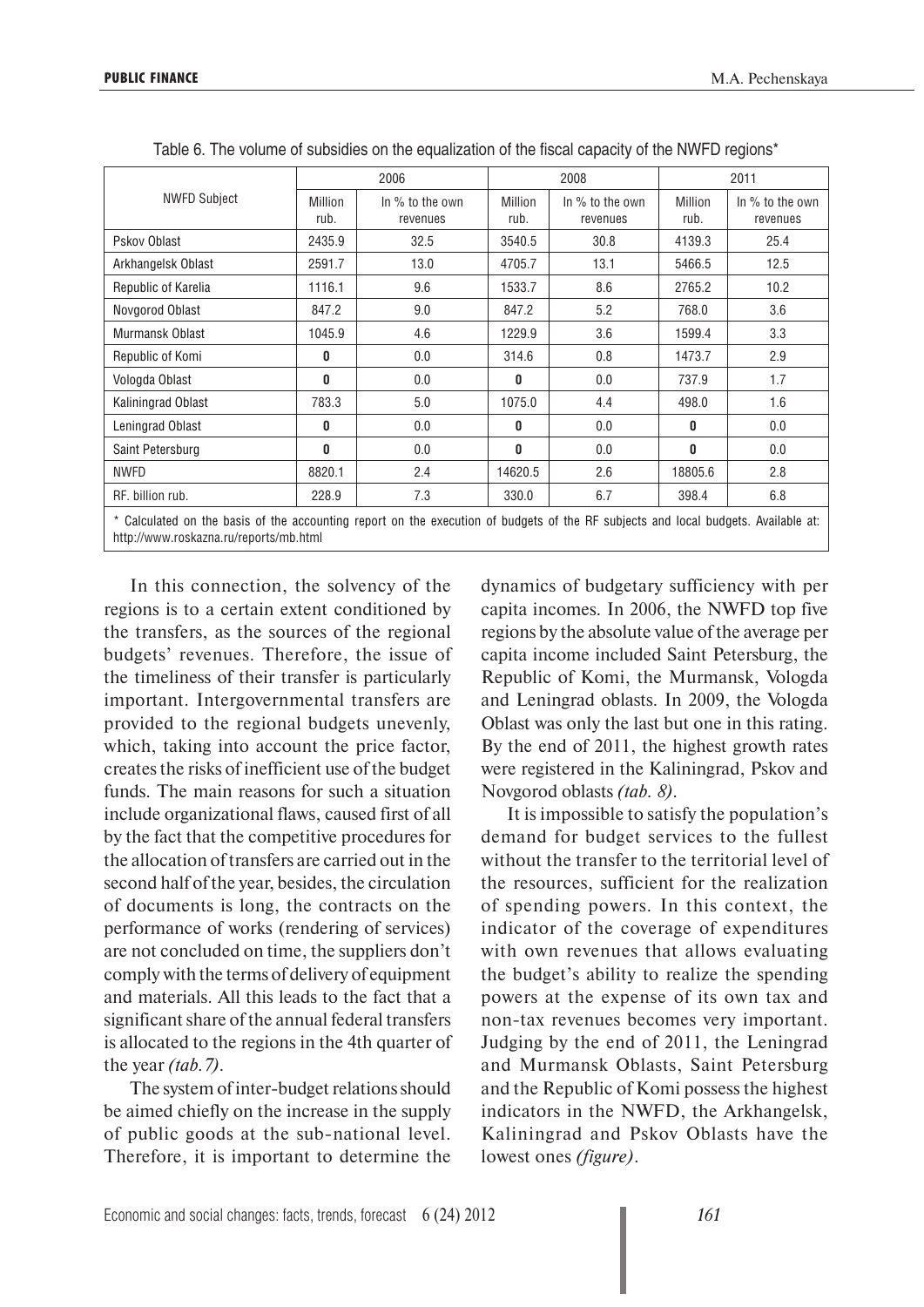| <b>NWFD Subject</b>                                                                                                                | 2006 | 2007 | 2008 | 2009 | 2010 | 2011 |
|------------------------------------------------------------------------------------------------------------------------------------|------|------|------|------|------|------|
| Republic of Karelia                                                                                                                | 30.0 | 42.0 | 37.1 | 21.3 | 26.5 | 23.9 |
| Republic of Komi                                                                                                                   | 31.0 | 33.6 | 24.0 | 26.9 | 17.8 | 22.7 |
| Murmansk Oblast                                                                                                                    | 30.6 | 46.1 | 37.6 | 32.7 | 37.6 | 26.4 |
| Arkhangelsk Oblast                                                                                                                 | 32.6 | 39.4 | 33.7 | 26.9 | 27.5 | 26.8 |
| Novgorod Oblast                                                                                                                    | 23.7 | 28.9 | 31.8 | 26.3 | 18.6 | 27.5 |
| Leningrad Oblast                                                                                                                   | 43.1 | 46.7 | 47.3 | 25.7 | 20.9 | 27.6 |
| Vologda Oblast                                                                                                                     | 23.6 | 30.4 | 30.0 | 23.3 | 24.3 | 27.7 |
| Pskov Oblast                                                                                                                       | 23.8 | 24.9 | 19.5 | 17.9 | 17.1 | 33.9 |
| <b>Kaliningrad Oblast</b>                                                                                                          | 46.2 | 48.6 | 45.7 | 13.9 | 27.5 | 41.4 |
| Saint Petersburg                                                                                                                   | 38.5 | 38.1 | 43.8 | 21.0 | 20.0 | 16.8 |
| * Calculated on the basis of the accounting report on the execution of budgets of the RF subjects and local budgets. Available at: |      |      |      |      |      |      |

| Table 7. The share of inter-budget transfers allocated in the 4th quarter, in % to the annual transfers* |  |  |  |  |
|----------------------------------------------------------------------------------------------------------|--|--|--|--|
|----------------------------------------------------------------------------------------------------------|--|--|--|--|

\* Calculated on the basis of the accounting report on the execution of budgets of the RF subjects and local budgets. Available at: http://www.roskazna.ru/reports/mb.html

Table 8. The per capita budget sufficiency with the incomes of the NWFD regions\*

|                                                                                                                                                                               |                  | 2006                           |                  | 2009                         |                  | 2011                         |
|-------------------------------------------------------------------------------------------------------------------------------------------------------------------------------|------------------|--------------------------------|------------------|------------------------------|------------------|------------------------------|
| <b>NWFD Subject</b>                                                                                                                                                           | Thousand<br>rub. | In $%$ to the<br>previous year | Thousand<br>rub. | In % to the<br>previous year | Thousand<br>rub. | In % to the<br>previous year |
| <b>Kaliningrad Oblast</b>                                                                                                                                                     | 22.2             | 137.7                          | 44.8             | 112.8                        | 51.6             | 126.2                        |
| Pskov Oblast                                                                                                                                                                  | 15.6             | 124.0                          | 28.8             | 110.8                        | 41.5             | 124.2                        |
| Novgorod Oblast                                                                                                                                                               | 18.3             | 109.4                          | 36.9             | 109.5                        | 44.5             | 122.2                        |
| Republic of Komi                                                                                                                                                              | 30.8             | 124.0                          | 47.7             | 104.1                        | 64.6             | 117.4                        |
| Saint Petersburg                                                                                                                                                              | 47.8             | 153.0                          | 69.5             | 92.8                         | 83.3             | 115.1                        |
| Leningrad Oblast                                                                                                                                                              | 22.6             | 132.3                          | 38.3             | 98.5                         | 48.0             | 115.1                        |
| Republic of Karelia                                                                                                                                                           | 21.9             | 110.5                          | 37.6             | 95.7                         | 55.8             | 112.9                        |
| Vologda Oblast                                                                                                                                                                | 26.5             | 124.9                          | 32.9             | 79.3                         | 42.2             | 110.9                        |
| Murmansk Oblast                                                                                                                                                               | 34.0             | 171.0                          | 55.4             | 99.1                         | 71.2             | 108.9                        |
| Arkhangelsk Oblast                                                                                                                                                            | 21.5             | 123.3                          | 39.3             | 96.3                         | 51.3             | 103.3                        |
| <b>NWFD</b>                                                                                                                                                                   | 32.6             | 141.1                          | 50.9             | 96.0                         | 67.3             | 120.6                        |
| * Calculated on the basis of the RF Treasury accounting report on the execution of budgets of the RF subjects and local budgets, and also<br>on the basis of the Rosstat data |                  |                                |                  |                              |                  |                              |

Thus, the analysis of the formation of interbudget relations between the NWFD regions and the federal centre reveals the positive and negative sides of this system.

The positive factors include the big (over 77%) share of own tax and non-tax revenues in the total revenues of the budgets of the NWFD regions and, as a consequence, their relatively low dependence on financial assistance. For instance, in 2006 – 2011 only about  $2 - 4$  regions out of 10 received subsidies

on the equalization of budget sufficiency, and their share in the budgets' own revenues was below 4%.

At the same time, the increase in the efficiency of the financial cooperation between the North-Western territories and the federation is hampered by the strong inter-regional differentiation according to the level of per capita fiscal capacity of incomes (from 41.5 thousand rubles in the Pskov Oblast to 83. 3 thousand rubles in Saint Petersburg in 2011).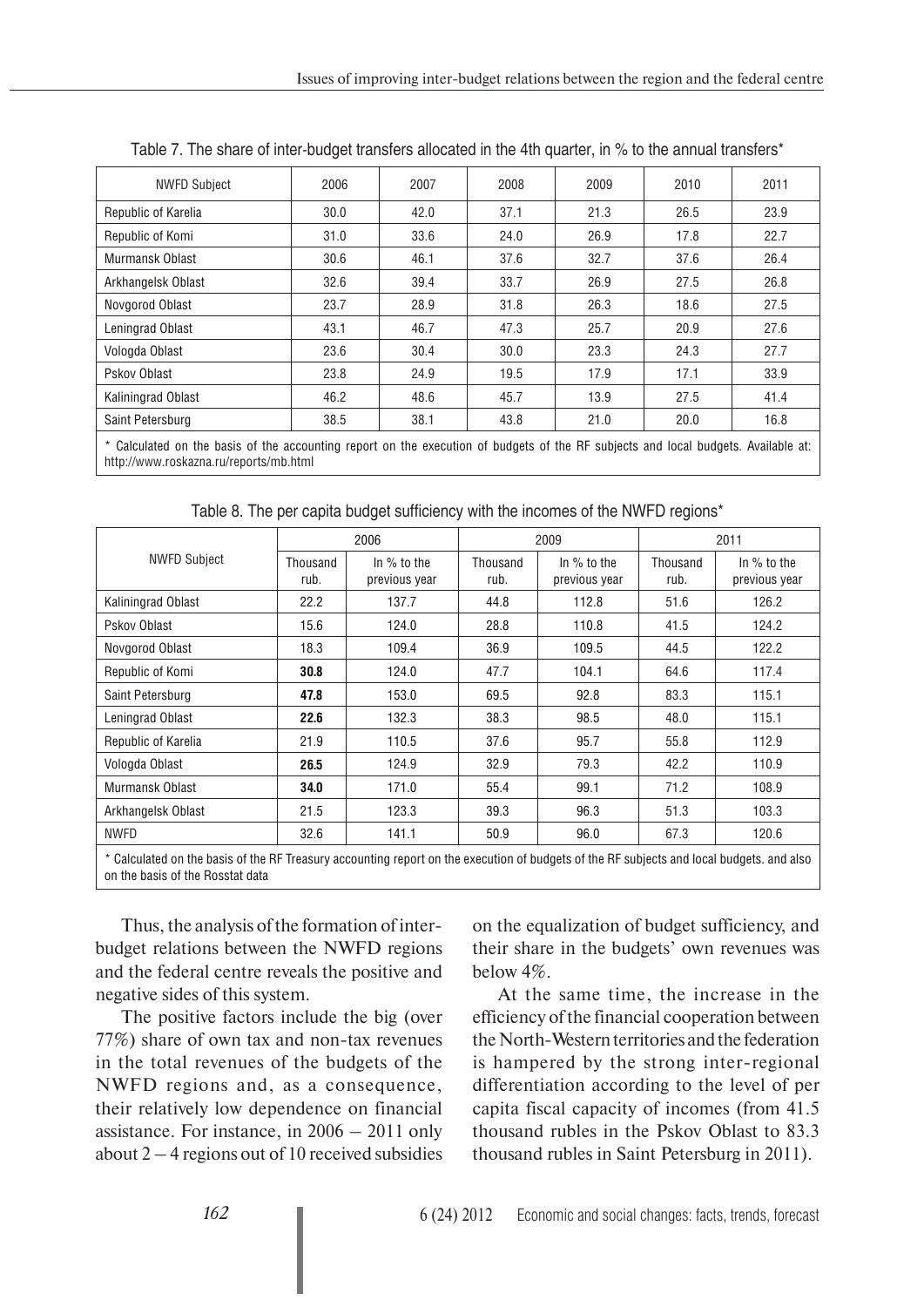

The limiting factor is the recent years' increase of the budget deficit in the NWFD subjects: its amount in the Republic of Karelia, the Arkhangelsk, Vologda and Novgorod oblasts exceeds  $15\%$  of the volume of the own revenues<sup>5</sup> *(tab. 9)*.

It should be noted that the reform of interbudget relations still hasn't solved the problems hindering the implementation of such fundamental principles of fiscal federalism, as the independence of budgets, the compliance of the assigned expenditure commitments with revenue powers, as well as the uniformity of budget sufficiency of different territories. Particular importance is attached to the problem of optimizing tax and non-tax inflows in the budgets of different levels.

The distribution of taxes should guarantee constitutional autonomy to the regions, simultaneously enhancing the authorities' responsibility for carrying out the active economic and financial policy. As the experience of developed states proves, under a stable market economy, the tax distribution of budget revenues virtually allows the formation of sustainably independent budgets taking into account the financial capacities and requirements of the territory.

For all the complexity of the situation, in the conditions of fiscal risks, it should be recognized that the sphere of improving interbudgetary interaction between regions and the federation has actual reserves:

1. *The expansion of the regional authorities' powers on the management of their revenue base* that will promote the implementation of initiatives and will become the first step toward the decentralization and strengthening of the

<sup>5</sup> According to Article 92.1 of the RF Budget Code, the deficit of the budget of a constituent entity of the Russian Federation must not exceed 15% of the total amount of budget revenues regardless of the volume of gratuitous receipts.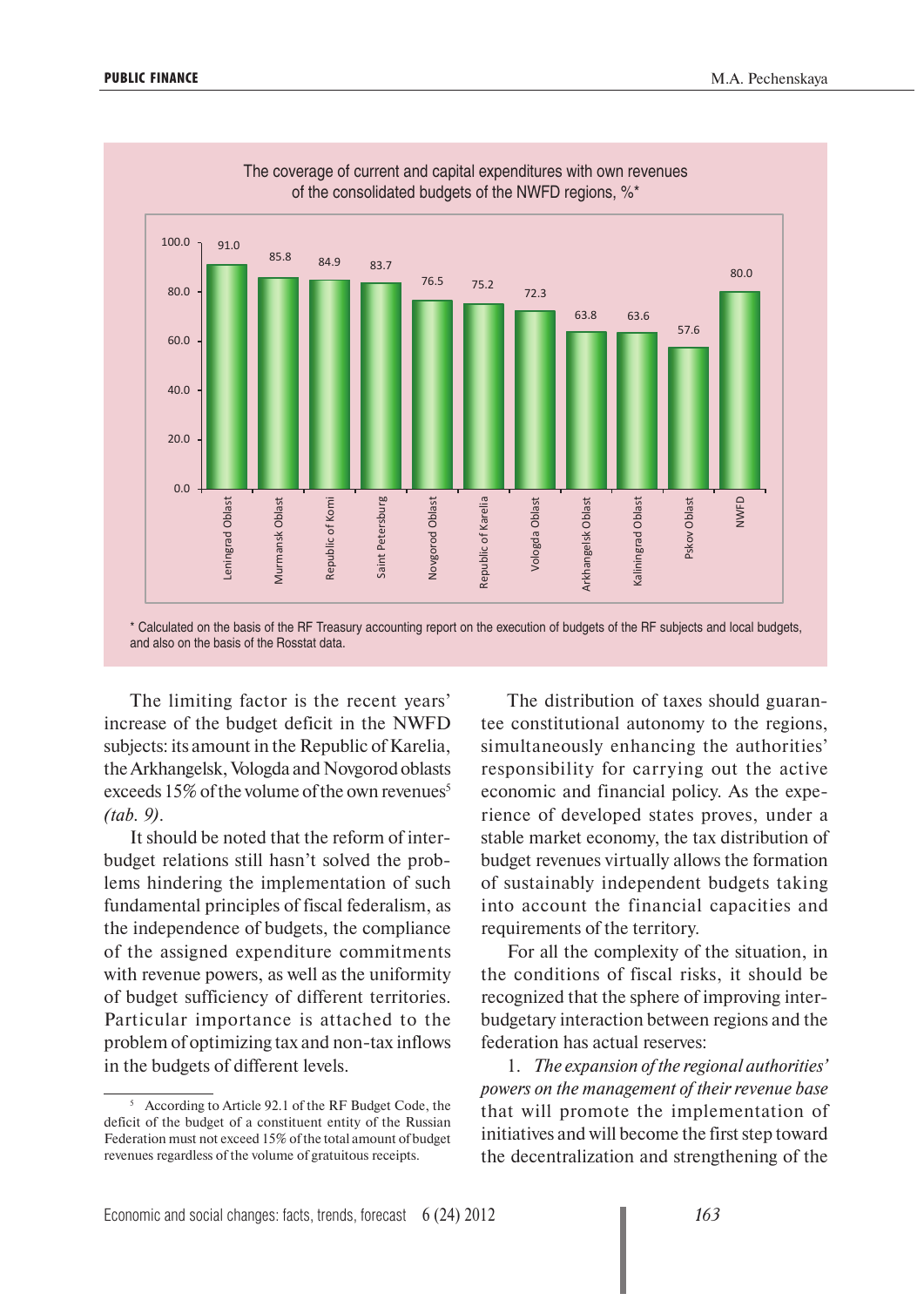| <b>NWFD Subject</b>                                                                                                                       | 2006 | 2007 | 2008 | 2009 | 2010             | 2011 |
|-------------------------------------------------------------------------------------------------------------------------------------------|------|------|------|------|------------------|------|
| Murmansk Oblast                                                                                                                           | 0.0  | 0.0  | 0.9  | 7.7  | 0.0              | 0.0  |
| Leningrad Oblast                                                                                                                          | 0.0  | 0.0  | 0.0  | 8.6  | 0.0              | 0.0  |
| Novgorod Oblast                                                                                                                           | 0.0  | 0.0  | 6.7  | 10.3 | 20.3             | 0.0  |
| Kaliningrad Oblast                                                                                                                        | 0.0  | 0.0  | 1.0  | 0.0  | 11.2             | 0.1  |
| Republic of Karelia                                                                                                                       | 9.1  | 6.9  | 2.0  | 20.1 | $2.2\phantom{0}$ | 0.6  |
| Saint Petersburg                                                                                                                          | 0.0  | 0.0  | 5.7  | 2.6  | 4.1              | 1.1  |
| Republic of Komi                                                                                                                          | 0.0  | 0.0  | 1.1  | 3.0  | 2.4              | 2.5  |
| Pskov Oblast                                                                                                                              | 0.0  | 0.0  | 0.0  | 6.5  | 5.3              | 2.8  |
| Arkhangelsk Oblast                                                                                                                        | 0.0  | 0.0  | 12.1 | 21.7 | 15.1             | 12.8 |
| Vologda Oblast                                                                                                                            | 0.0  | 0.1  | 0.0  | 23.1 | 18.7             | 18.1 |
| <b>NWFD</b>                                                                                                                               | 0.0  | 0.0  | 3.7  | 6.2  | 3.5              | 1.9  |
| * Calculated on the basis of the RF Treasury accounting report on the execution of budgets of the RF subjects and local budgets, and also |      |      |      |      |                  |      |

Table 9. The amount of the consolidated budgets' deficit in the NWFD regions \* (in % to the own revenues)

\* Calculated on the basis of the RF Treasury accounting report on the execution of budgets of the RF subjects and local budgets, and also on the basis of the Rosstat data

political system. Thus, providing the authorities of the subjects of the federation with the rights of the regional taxes management will contribute to the improvement of their collection and strengthening the budget's revenue base.

2. *A clear distinction of spending powers* between the federal and regional authorities in accordance with their *revenue sources*.

3. The adoption of measures in the sphere of tax policy, directly or indirectly promoting the attraction of additional revenues in the regional budget:

 $\checkmark$  transfer of additional tax sources to the regional level;

 $\checkmark$  introduction of a progressive taxation scale for individual income tax and sumptuary tax;

 $\checkmark$  simplification of tax reporting, etc.

4. *Optimization of preferential treatment policy*, which consists in the abolition of inefficient federal tax concessions and development of a mechanism compensating the loss of revenues that the regional budgets suffer due to the provision of benefits under the federal law.

5. *An inventory of the remaining unfunded mandates and their provision with funding sources.* We believe that this requires a more clear definition of the goals and directions of subventions and methods of determining their amount. All this gives the opportunity to restrict on a legal basis the amount of government powers transferred to the regional level.

6. *Improvement of the transfer mechanism*, consisting in the transition from the targetoriented transfers to modular transfers<sup>6</sup>.

7. Improvement of the policy of regions' stimulation:

 $\checkmark$  by expanding the list of the recipients of incentive grants for the progress achieved in improving the quality of budget management;

 $\checkmark$  by encouraging the regions to create and implement innovation projects.

No doubt that the implementation of all the proposals stated above could to a certain extent mitigate the negative consequences of the existing threats to the system of inter-budget relations between the regions. In this regard, the legal framework should be established at the federal level, maximum efforts should be undertaken at the regional level to increase the budget's revenues and optimize the expenses in order to enhance the financial stability of the territories.

<sup>6</sup> We consider that the essence of a module transfer lies in the provision of financial resources in the framework of a consolidated subsidy or subvention, these resources are gratuitous and non-repayable, but they can be directed to the funding of certain objectives.